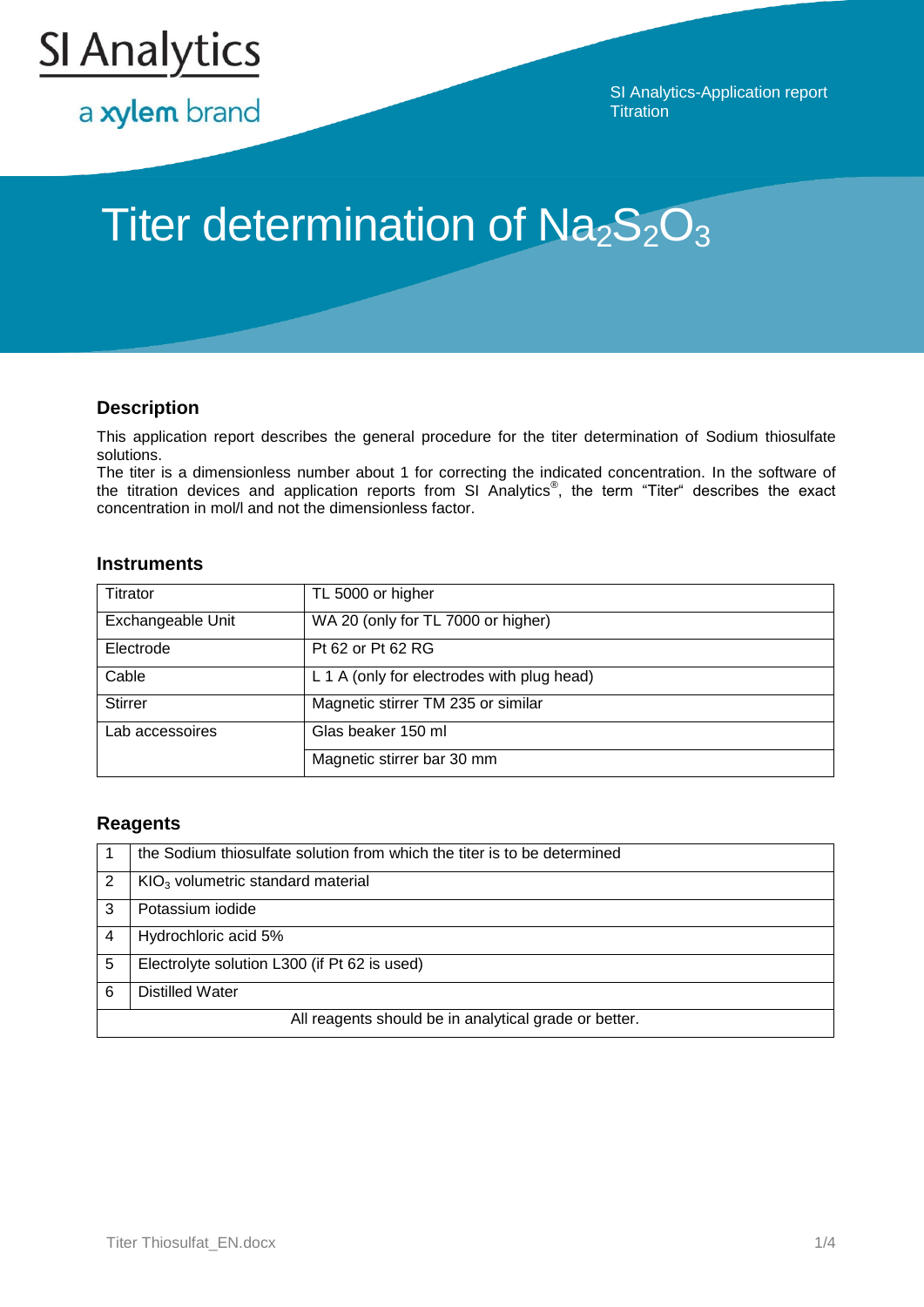## **Titration procedure**

#### **Reagents**

The KIO<sub>3</sub> volumetric standard is dried as described in the corresponding certificate of analysis.

#### **Cleaning and storage of the electrode**

The electrode is rinsed with distilled water. The electrolyte solution L300 is suitable for storage of the Pt 62. Distilled water can be used for storage of the Pt 62 RG.

#### **Sample preparation**

The amount of volumetric standard depends on the size of the burette and the concentration of the  $Na<sub>2</sub>S<sub>2</sub>O<sub>3</sub>$ . The amount should be chosen so that about half of the burette volume is consumed. The most common is the 20 ml burette. The required quantity of  $KIO<sub>3</sub>$  can be estimated according to this rule of thumb:

$$
W[g] = 0.5 * Concentration[mol/l]
$$

At lower concentrations than 0.1 mol/l, the required amount of reference material is very small and difficult to weigh. Here the following method is recommended: a larger amount of  $KIO<sub>3</sub> (W<sub>KIO3</sub>)$  is weighed into a flask. For this, distilled water ( $W_{H2O}$ ) is weighted in and the KIO<sub>3</sub> dissolved in it. The ammount of distilled water should be 100 - 200 times of the ammount of KIO<sub>3</sub>. From this solution, an aliquot A is weighed. The amount of  $KIO<sub>3</sub>$  contained therein is calculated according to the following formula:

$$
W[g] = \frac{W_{KIO3}[g]}{(W_{KIO3}[g] + W_{H2O}[g])} * A[g]
$$

To determine the titer of a 0.1 mol/l  $Na<sub>2</sub>S<sub>2</sub>O<sub>3</sub>$  - solution, about 0.05 g KIO<sub>3</sub> volumetric standard are weighed into a 150 ml beaker with an accuracy of 0.1 mg and filled up to 80 ml with distilled water. 5 ml HCl 5% and 1g of KI are added. The titration is done with the Na2S2O3 - solution to an equivalence point. The consumption should be about 5 - 15 ml.

If the specified assay of the volumetric standard is significantly different from 100%, the weight for calculating the concentration must be corrected:

$$
W = \frac{Weight * specified \; assay \; \%}{100}
$$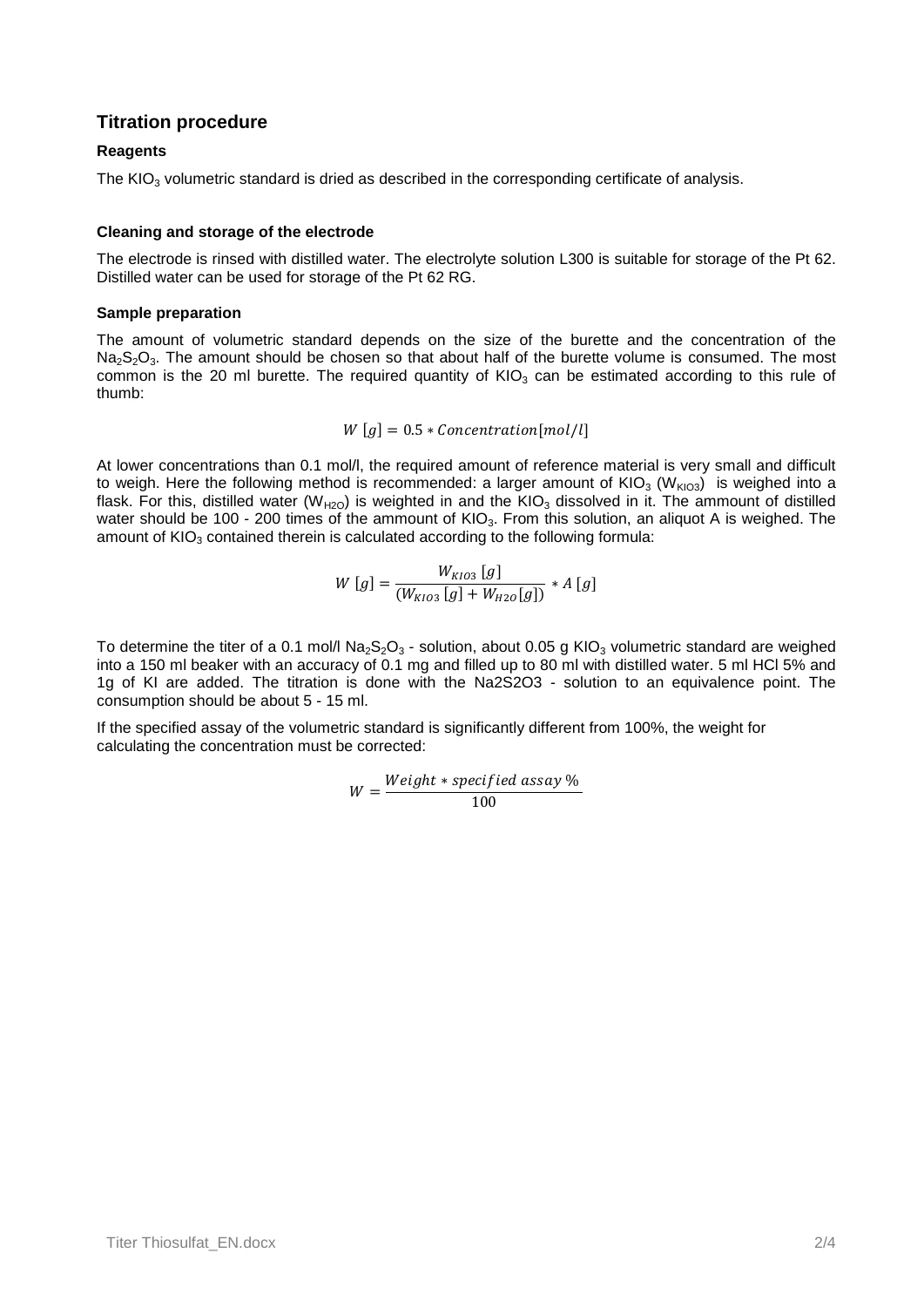# **Titration parameter**



When titrating with very low concentrated  $Na<sub>2</sub>S<sub>2</sub>O<sub>3</sub> -$  solution, the potential jump at the EQ is flatter. In this case the slope value for the EQ should be decreased.